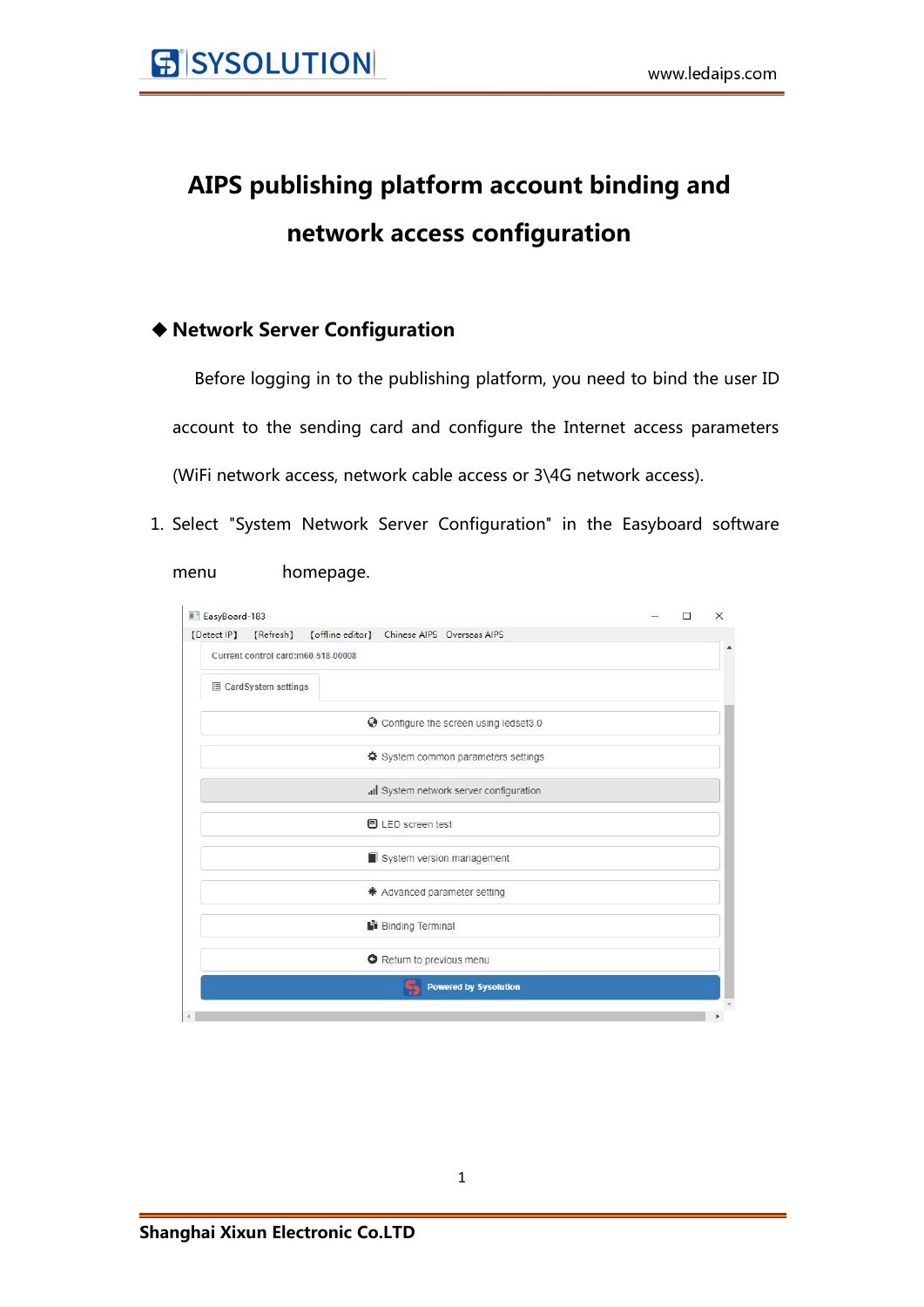2. Settings interface function distribution.

| Current control card:m60-518-00008<br>Company ID:<br>Web Server Address: www.m2mled.net<br>$\blacktriangleright$ Custom<br>sztest<br><b>Web Server Address</b><br>≰ Save<br>As Portable Hotspot<br><b>Network Settings</b><br>WiFi switch<br>ON<br>Open<br><b>Wifi Parameter Configuration</b><br>No search to WiFi hotspots!<br>No wifi<br>Custom<br>password<br>WiFi Hot Spot:<br><b>In Scanning WiFi</b><br>v<br>WiFi Password:<br>۱<br>≰ Save<br><b>APN Settings:</b><br>$\Delta$ If you do not know the country code, please click on the "Network Status Detection" view IMSI, the first three digits for<br>the national code<br><b>3G/4G Configuration</b> |  |
|--------------------------------------------------------------------------------------------------------------------------------------------------------------------------------------------------------------------------------------------------------------------------------------------------------------------------------------------------------------------------------------------------------------------------------------------------------------------------------------------------------------------------------------------------------------------------------------------------------------------------------------------------------------------|--|
|                                                                                                                                                                                                                                                                                                                                                                                                                                                                                                                                                                                                                                                                    |  |
|                                                                                                                                                                                                                                                                                                                                                                                                                                                                                                                                                                                                                                                                    |  |
|                                                                                                                                                                                                                                                                                                                                                                                                                                                                                                                                                                                                                                                                    |  |
|                                                                                                                                                                                                                                                                                                                                                                                                                                                                                                                                                                                                                                                                    |  |
|                                                                                                                                                                                                                                                                                                                                                                                                                                                                                                                                                                                                                                                                    |  |
|                                                                                                                                                                                                                                                                                                                                                                                                                                                                                                                                                                                                                                                                    |  |
|                                                                                                                                                                                                                                                                                                                                                                                                                                                                                                                                                                                                                                                                    |  |
|                                                                                                                                                                                                                                                                                                                                                                                                                                                                                                                                                                                                                                                                    |  |
|                                                                                                                                                                                                                                                                                                                                                                                                                                                                                                                                                                                                                                                                    |  |
|                                                                                                                                                                                                                                                                                                                                                                                                                                                                                                                                                                                                                                                                    |  |
|                                                                                                                                                                                                                                                                                                                                                                                                                                                                                                                                                                                                                                                                    |  |
|                                                                                                                                                                                                                                                                                                                                                                                                                                                                                                                                                                                                                                                                    |  |
|                                                                                                                                                                                                                                                                                                                                                                                                                                                                                                                                                                                                                                                                    |  |
|                                                                                                                                                                                                                                                                                                                                                                                                                                                                                                                                                                                                                                                                    |  |
|                                                                                                                                                                                                                                                                                                                                                                                                                                                                                                                                                                                                                                                                    |  |
| Ketwork Status Detection                                                                                                                                                                                                                                                                                                                                                                                                                                                                                                                                                                                                                                           |  |
| ON<br>3G switch<br>OFF<br>4G switch<br>Open<br>Close                                                                                                                                                                                                                                                                                                                                                                                                                                                                                                                                                                                                               |  |
| Network port IP parameter settings:                                                                                                                                                                                                                                                                                                                                                                                                                                                                                                                                                                                                                                |  |
| A Please fill in the standard Ip address!<br><b>Network Port IP Parameter petting</b><br>Automatic acquisition                                                                                                                                                                                                                                                                                                                                                                                                                                                                                                                                                     |  |
| Ip address<br>10<br>255<br>255<br>254<br>a<br>$\sim$<br>×                                                                                                                                                                                                                                                                                                                                                                                                                                                                                                                                                                                                          |  |
| Default gateway<br>10<br>0<br>0<br>1<br>÷,<br>¥.<br>×                                                                                                                                                                                                                                                                                                                                                                                                                                                                                                                                                                                                              |  |
| Subnet mask<br>255<br>$\overline{0}$<br>$\circ$<br>0<br>ï<br>k.                                                                                                                                                                                                                                                                                                                                                                                                                                                                                                                                                                                                    |  |
| <b>DNS</b> server<br>10<br>$\bf{0}$<br>1<br>$\theta$<br>à.<br>×<br>÷                                                                                                                                                                                                                                                                                                                                                                                                                                                                                                                                                                                               |  |
| $2$ Save                                                                                                                                                                                                                                                                                                                                                                                                                                                                                                                                                                                                                                                           |  |
|                                                                                                                                                                                                                                                                                                                                                                                                                                                                                                                                                                                                                                                                    |  |

If you do not know the country code, please click "Network Status Detection"

to view the IMSI, and the first three digits are the country code.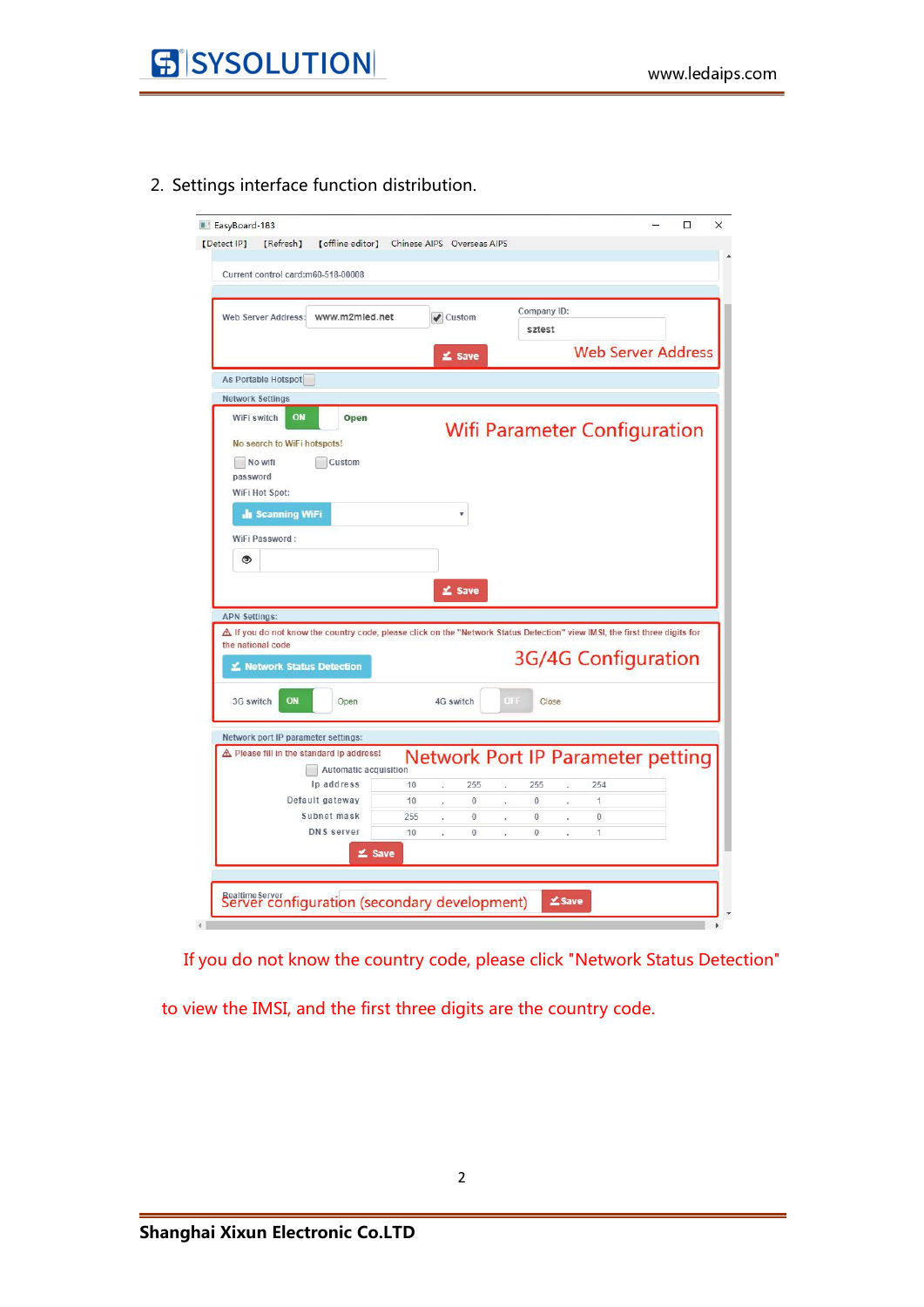#### ◆ Bind user account

Select Web server address and company ID and click "Save";

China server address is [www.m2mled.net](http://www.m2mled.net)

Foreign server address is [www.ledaips.com](http://www.ledaips.com:8888)

The company ID is the ID registered on the corresponding server (if ledok is

registered on the Chinese server, it can only be used on the Chinese server)

|                                    | <b>Configure The Network And Web servers</b> |             |             | EasyBoard-v183 |
|------------------------------------|----------------------------------------------|-------------|-------------|----------------|
| Current control card:m60-518-00008 |                                              |             |             |                |
| Web Server Address: WWW.m2mled.net |                                              | Custom      | Company ID: |                |
|                                    |                                              |             | sztest      |                |
|                                    |                                              | $\leq$ Save |             |                |

#### **Network Configuration**

There are three types of control card network access, which are network cable access, WiFi network access, and 3 \ 4G network access. Different types of control cards select the network access method according to the application (one of the three options). The following describes the three network configuration methods.

- 1. Setting method for using WiFi network access
- 1) WiFi settings: Turn on WiFi and click "Scan WiFi hotspot" to scan available WiFi nearby, select the WiFi to connect and enter the password, click "Save"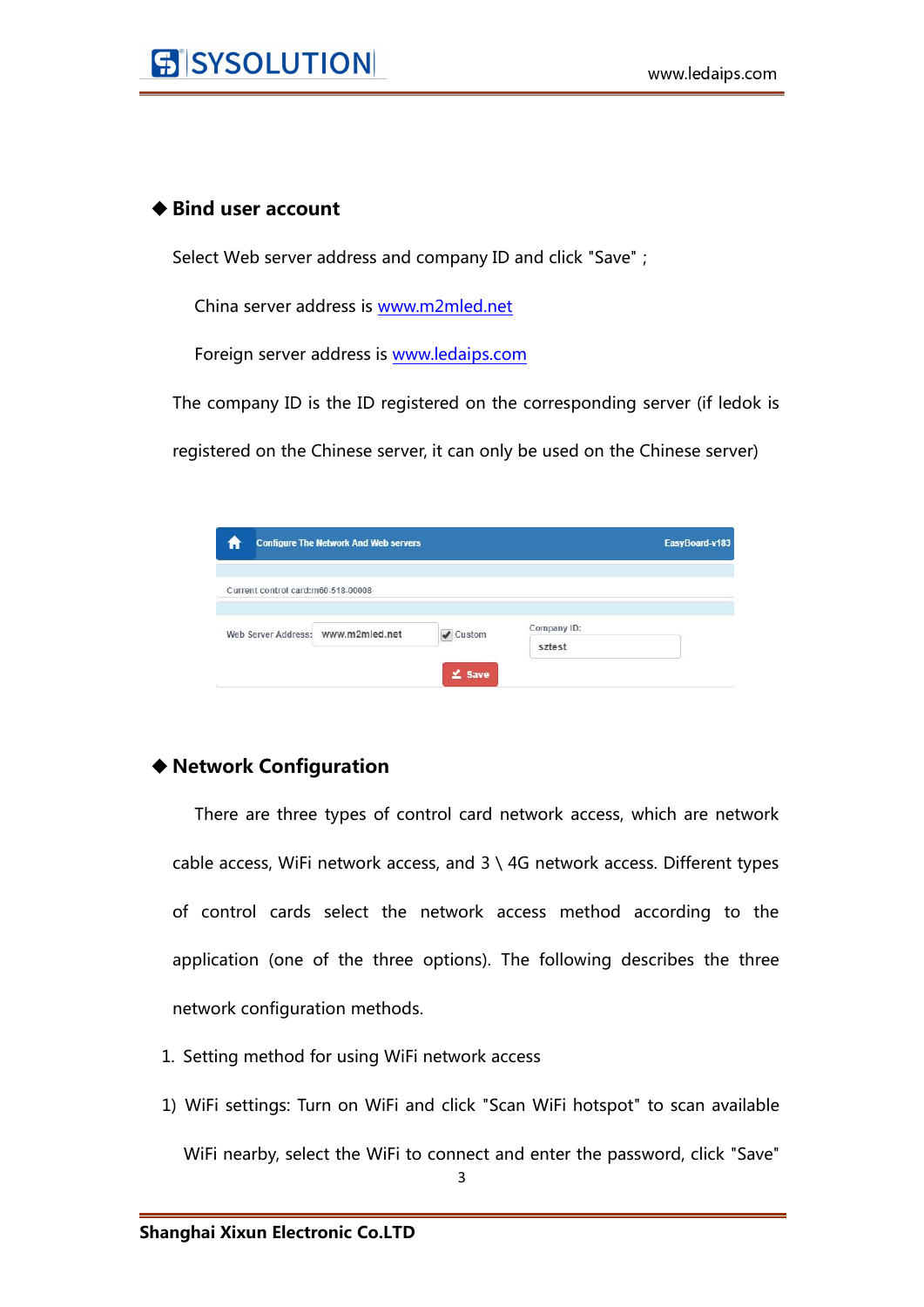

| ON<br>WiFi switch           | Open   |                         |  |
|-----------------------------|--------|-------------------------|--|
| No search to WiFi hotspots! |        |                         |  |
| No wifi                     | Custom |                         |  |
| password                    |        |                         |  |
| WiFi Hot Spot:              |        |                         |  |
| <b>July Scanning WiFi</b>   |        | $\overline{\mathbf{v}}$ |  |
|                             |        |                         |  |
| WiFi Password:              |        |                         |  |

and save the WiFi parameters to the sending card. As shown below:

- 2)After setting the WiFi parameters, unplug the wired network and wait about 5 minutes for the device to automatically search for the configured WiFi hotspot, can observe the "internet" indicator on the control card flashes slowly and uniformly to indicate that the control card has been connected to the cloud platform, and now you can log in the cloud platform www.m2mled.net to send program.
- 2. Setting method for using 3G network access
	- 1) Select the country code: China is 460. (If you do not know the country code, please click "Network Status Detection" to view the IMSI, the first three digits are the country code.) The picture below uses China Unicom 3G card: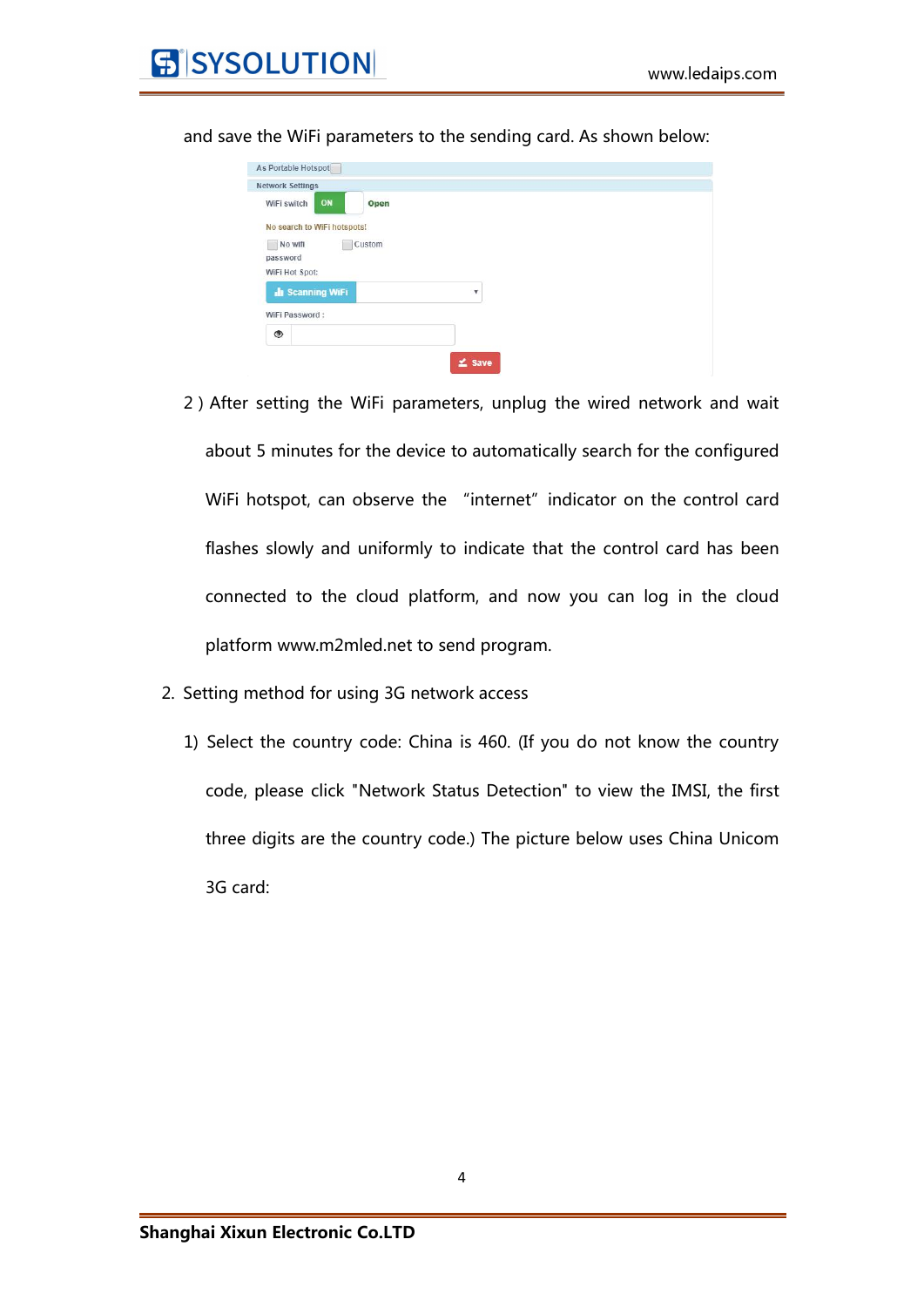

- 2) Select the operator's APN access point: for China Unicom 3G card, select "China Unicom 3G Network (China Unicom)" (provided by the 3G SIM card operator or online inquiry )
- 3) Enter APN, user name and password: China Unicom is 3gnet (foreign customers need to provided by local operators or online inquiry )
- 4) The user name and password are also provided by the operator, the user name and password of China Unicom are empty.
- 5) After setting the APN, click "Save" to save the 3G parameters to the control card, as shown below:
- 6) After setting the 3/4G parameters, unplug the wired network of the control card, wait about 5 minutes for the control card to automatically dial the network, can observe the "internet" indicator on the control card flashes slowly and uniformly to indicate that the control card has been Connected to the cloud platform, and now you can log in the cloud platform www.m2mled.net to send program.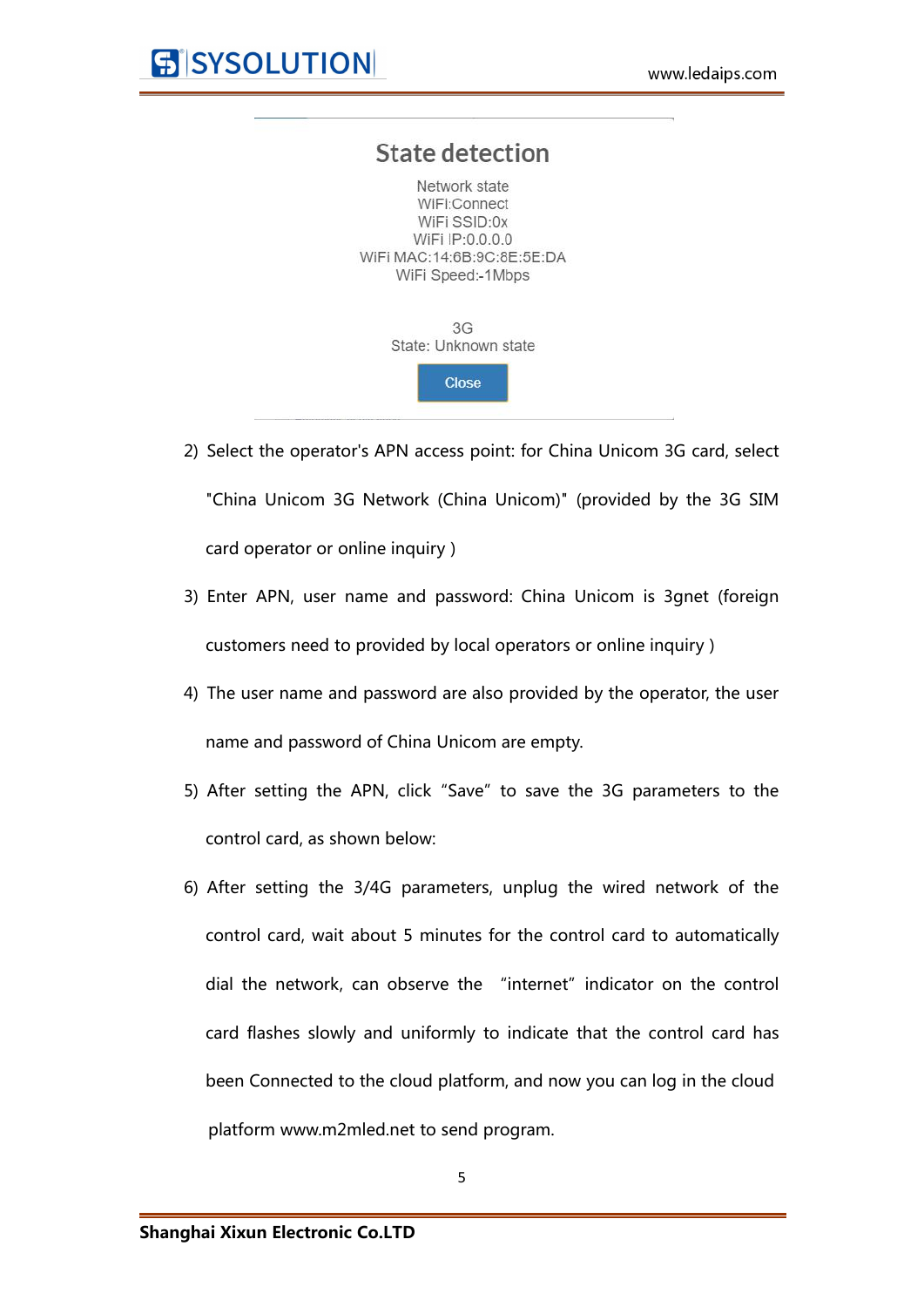#### **Tips:**

If can not get online on 3/4G network, you can troubleshoot the following situations:

- 1) Whether the network cable is unplugged;
- 2) Check if 3/4G antenna is tightened;
- 3) Check whether the APN is correct (the correct APN can be obtained from the operator's customer service phone number or online inquiry)
- 4) Whether the SIM card is activated or in arrears?
- 5) Check whether the 3/4G signal strength is above 13, 3/4G signal strength can be obtained through "Network Status Detection", as shown below:
- 3. Setting method for using network cable access:
	- 1) In "Network Server Configuration", select automatically obtain IP address or enter fixed IP address (Select based on router settings, generally routers automatically obtain IP addresses by default. A few customers set fixed IP addresses, unfamiliar customers can consult the network administrator or plug the network cable into the computer to verify it. If the computer's local IP is changed to automatic acquisition and can access the Internet, it proves used automatically obtain IP. If the computer's local IP needs to be set to a fixed IP to access the Internet, it proves the router is set to a fixed IP, and must ask the network administrator to assign IP then set to the control card), after setting the IP,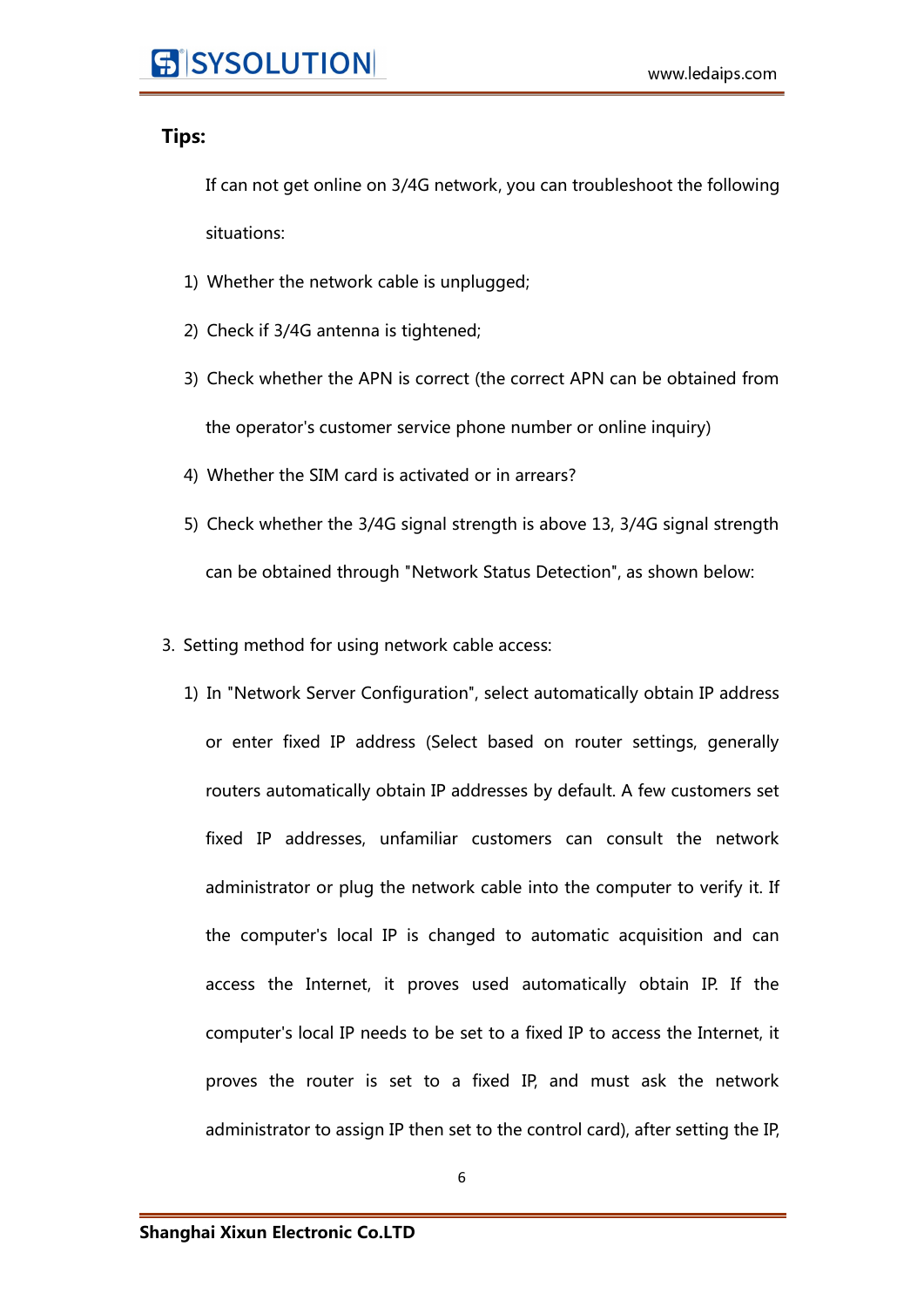| A Please fill in the standard Ip address! |     |                          |     |        |     |     |  |
|-------------------------------------------|-----|--------------------------|-----|--------|-----|-----|--|
| Automatic acquisition                     |     |                          |     |        |     |     |  |
| Ip address                                | 10  | $\mathcal{L}$            | 255 | $\sim$ | 255 | 254 |  |
| Default gateway                           | 10  | $\sim$                   | 0   | ×      | 0   |     |  |
| Subnet mask                               | 255 | ٠                        | 0   |        | 0   | 0   |  |
| DNS server                                | 10  | $\overline{\phantom{a}}$ | 0   |        |     |     |  |

click "Save". The wired IP setting interface is shown below:

2) After setting, plug the network cable of the sending card into the Internet access router and wait for the control card to go online, the online time is generally about 3 to 5 minutes. You can observe the sending card's "internet" light flashes slowly to [indicate](file:///C:/Users/Administrator/AppData/Local/youdao/dict/Application/8.5.3.0/resultui/html/index.html) have connected to the cloud platform. Now you can log in the cloud platform [www.m2mled.net](http://www.m2mled.net) to send the program.

#### **Tips:**

Control card access to the network is preferentially wired network;

When you choose wireless WiFi or 3G to access the network, you must unplug the cable network. The IP address of the sending card must be set to obtain automatically.

The location of the Internet light is shown below: